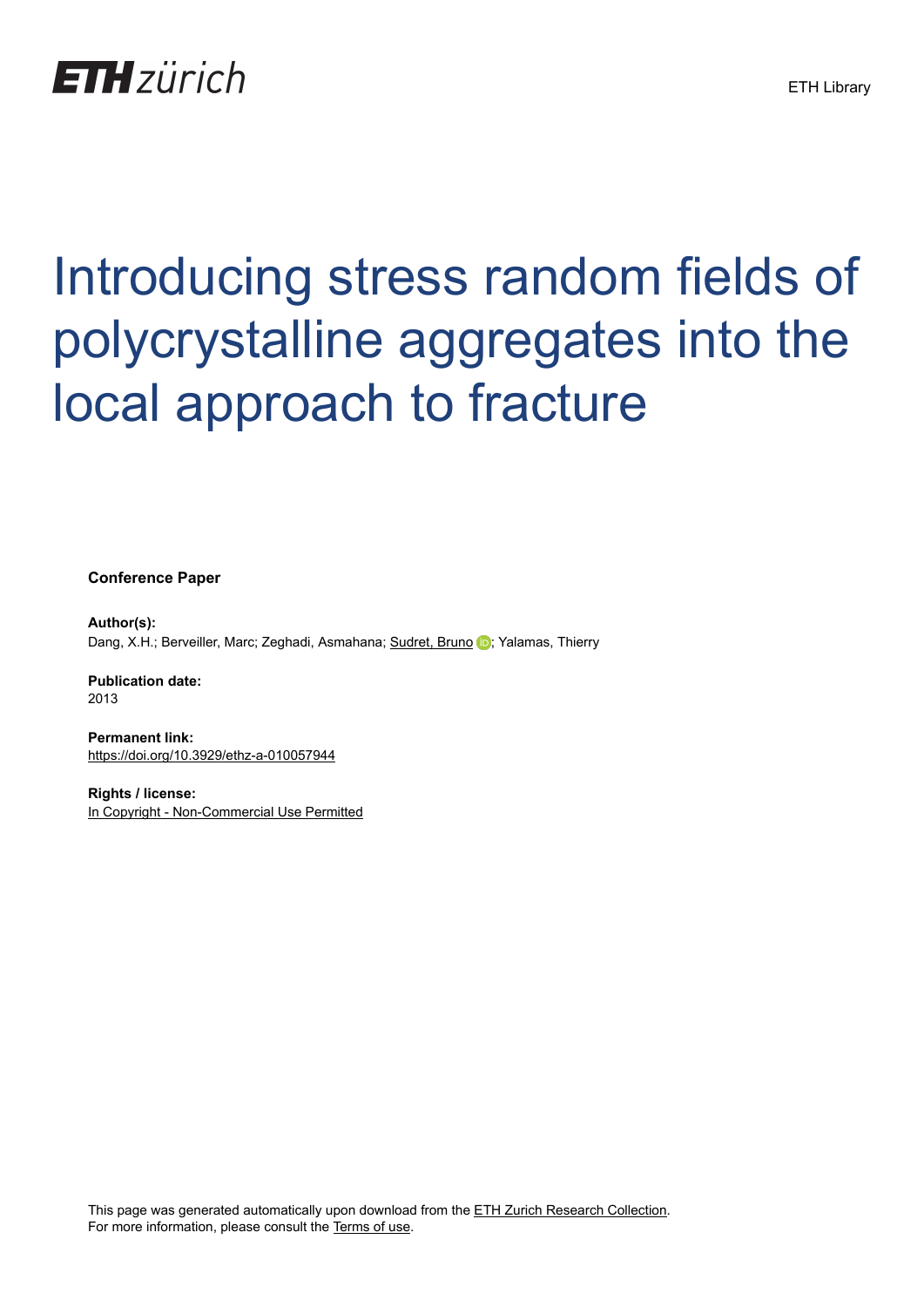# Introducing stress random fields of polycrystalline aggregates into the local approach to fracture

X.H. Dang

*Faculty of Building and Industrial Construction National University of Civil Engineering, Hanoi, Vietnam.*

M. Berveiller & A. Zeghadi *Departement of Material and Mechanics of Components EDF R&D, Moret Sur Loing, France.*

B. Sudret

*ETH Zurich, Institute of Structural Engineering, Chair of Risk, Safety & Uncertainty Quantification ¨ Wolfgang-Pauli-Strasse 15, CH-8093 Zurich ¨*

T. Yalamas *Phimeca Engineering SA, Paris, France.*

ABSTRACT: The coupling of the *local approach to fracture* and the *polycrystalline aggregates simulations* is investigated in this paper. A series of Representative Volume Elements (RVEs) drawing randomly the *crystallographic orientations* and the *grain geometries* are firstly simulated. Then the resulting realizations of the *principal stress* random field are used in order to identify the properties of a *Gaussian random field* using the *periodogram* approach. The anisotropy of the stress random field is observed and the correlation lengths are identified. Then the synthetic realizations of the identified principal stress random field are simulated using the *spectral simulation method*. The *weakest link theory* is lastly applied with this identified principal stress field and simulations of carbides distributions.

# 1 INTRODUCTION

The brittle fracture behavior of the A508 steel has been thoroughly studied for a long time using the multiscale analysis of material properties. At the mesoscopic scale, one realized a serie of failure tests on specimens and estimated an experimental failure probability curve. In another way, a mechanical modeling of the specimen was realized to apply the local approach to fracture theory [1] and the so-called Beremin model [2], which assumes that cleavage is controlled by the propagation of the weakest link between a population of pre-existing micro-defects in the material. The fitting of the failure probability curve by the Beremin model gave us the brittle properties of the material.

This approach has been recently coupled with polycrystalline aggregates simulations at the microscopic scale [3]. The main idea of such an approach is to model a *single* material representative volume element (RVE) as a polycrystalline aggregate and compute the principal stress field under given load conditions. Then a statistical distribution of defects (carbides) is sampled over the volume. In each Gauss point of the finite element mesh the cleavage criterion is attained somewhere along the load path if a Griffith-like criterion applied to the size of the carbide in this Gauss point is reached (cleavage propagation). Within the weakest link theory the failure of a single critical carbide induces the failure of the RVE. Then the failure probability curve of the RVE is fitted using the Beremin model [3, 4] to explain the dependence on temperature of material properties. However it is believed that numerous parameters such as grain geometry and orientation may influence the stress field and thus the final result.

In this paper we propose to simulate a series of RVEs by drawing randomly the crystallographic orientations and the grain geometries of the material. The resulting realizations of the principal stress field are used in order to identify the properties of a Gaussian random field using the periodogram approach [5, 6]. The anisotropy of the stress random field is observed and correlation lengths are identified. The weakest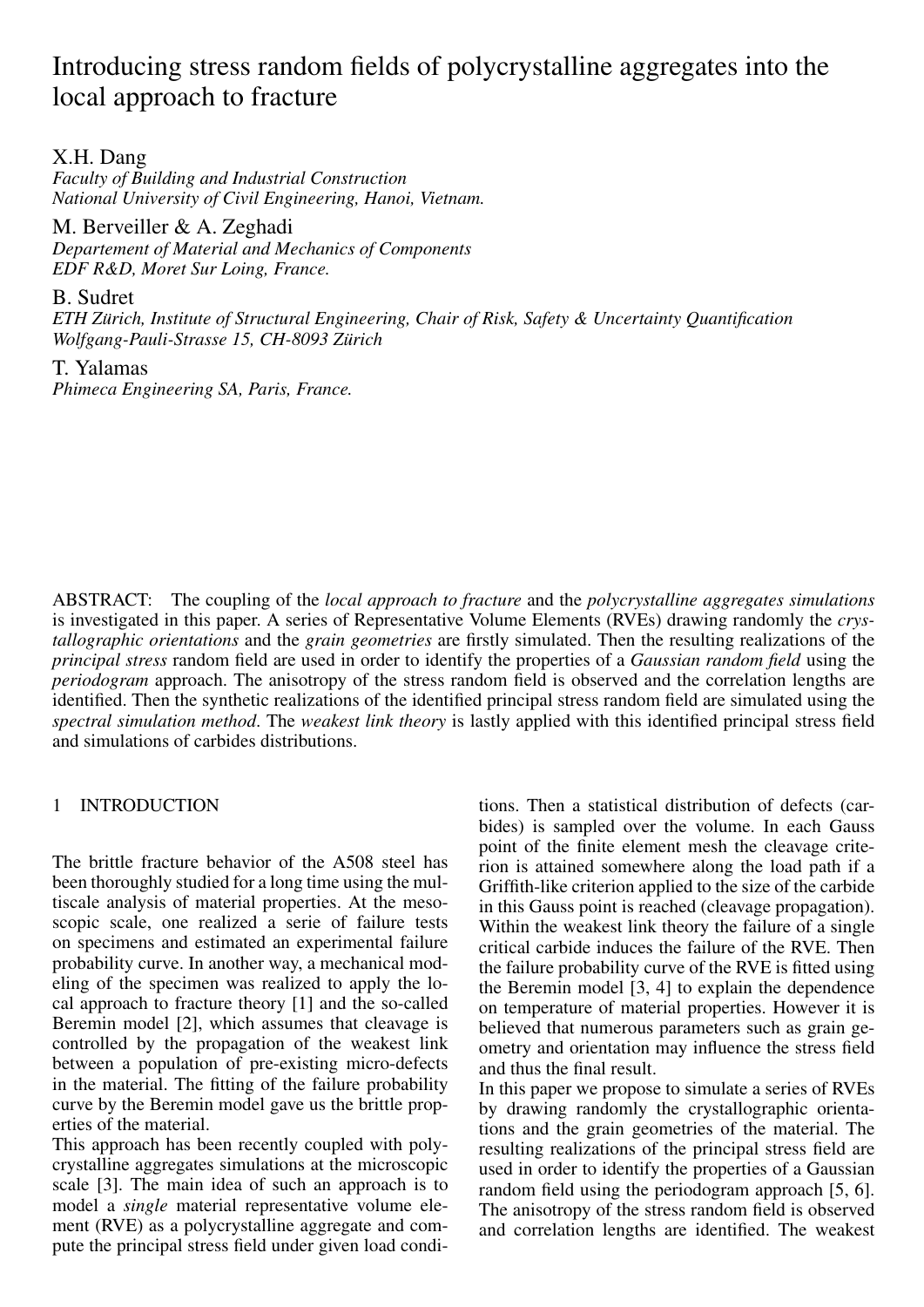link theory the failure is then applied with this identified cleavage stress field and simulations of carbides distributions.

# 2 LOCAL APPROACH TO FRACTURE AT MICROSCOPIC SCALE

# 2.1 *Polycrystalline aggregates simulation*

The A508 ferritic steel has a granular microstructure with some ferrite lath packets of different lattice orientations in each grain. The synthetic representation of this microstructure is showed in [7]. In this work, the simplified microstructure is used. The construction of gralunar structure is based on the Voronoi polyhedra model [8], generated in this work with the Quickhull algorithm [9]. The same crystallographic orientation, defined by the three Euler angles  $\varphi_1$ ,  $\phi$ ,  $\varphi_2$ , is randomly assigned to all integration points inside each individual grain using a uniform distribution. The random granular structure and the random crystallographic orientation of each grain are the origin of the randomness of the stress field in the material. Two cases of random microstructure are considered.

- Case 1 named *random geometry* (RG): Both the granular structure and the crystallographic orientations are randomly simulated.
- Case 2 named *fixed geometry* (FG): The granular structure is fixed, only the crystallographic orientations are randomly simulated.

Figure 1 shows a polycrystalline aggregate covering a square volume of size 1000 containing 100 grains. The random crystallographic orientations are represented by different colors in each grain. Ferrite has a body centered cubic (BCC) structure. Three families of slip systems should be taken into account, namely  $\{110\}\langle111\rangle, \{112\}\langle111\rangle, \{123\}\langle111\rangle.$  However, following [10] it is assumed that the glides on the plane 123 are a succession of micro-glides on the planes 110, 112. This leads to consider only the two first families, which yields 24 slip systems by symmetry. The model for crystal plasticity chosen in this work has been originally formulated in [11] within the small strain framework. The total strain rate  $\dot{\varepsilon}_{ij}$  is classically decomposed as the sum of the elastic strain rate  $\dot{\varepsilon}_{ij}^e$  and plastic strain rate  $\dot{\varepsilon}_{ij}^p$ .

$$
\dot{\varepsilon}_{ij} = \dot{\varepsilon}_{ij}^e + \dot{\varepsilon}_{ij}^p \tag{1}
$$

The elastic part follows the Hooke's law and the plastic part is calculated from the shear strain rates of the 24 active slip systems.

$$
\varepsilon_{ij}^p = \sum_{g=1}^{24} \dot{\gamma}^g R_{ij}^g \tag{2}
$$

where  $\dot{\gamma}^g$  is the shear strain rate of the slip system g and  $R_{ij}^{g'}$  is the Schmid factor which is the geometrical projection tensor. The latter is calculated from the normal vector to the gliding plane n and the direction of gliding m.

$$
R_{ij}^{g} = \frac{1}{2}(m_i n_j + m_j n_i)
$$
\n(3)

The Resolved Shear Stress (RSS)  $\tau^g$  of the slip system  $q$  is the projection of the stress tensor via the Schmid factor.

$$
\tau^g = R^g_{ij} \sigma_{ij} \tag{4}
$$

The shear strain rates  $\dot{\gamma}^g$  of each slip system g are the internal variable that describes plasticity. The evolution of these variables depends on the difference between the RSS  $\tau^g$  and the actual *critical RSS*  $\tau_c^g$  in an elastoviscoplastic setting:

$$
\dot{\gamma}^g = \left(\frac{\tau^g - \tau_c^g}{K}\right)^n \text{sign}(\tau^g) \tag{5}
$$

where K and n are material constants, and  $sign(a) =$  $a/|a|$  if  $a \neq 0$  and 0 otherwise. The critical RSS  $\tau_c^g$ evolves according to the following isotropic hardening law:

$$
\tau_c^g = \tau_{c0}^g + Q^g \sum_{s=1}^{24} h^{gs} (1 - e^{-b^g \gamma_{cum}^s})
$$
 (6)

where  $\gamma_{cum}^s = \int_a^t$  $t_0$  $|\dot{\gamma}s|dt$ . The exponential term presents

the hardening saturation in the material when the accumulated slip is high.  $\tau_{c}^{g}$ c0 is the *initial critical RSS* on the considered system g.  $Q^g$  and  $b^g$  are parameters which depend on the material.  $h^{gs}$  is the hardening matrix of size  $24 \times 24$  whose component  $h^{gs}$  presents the hardening effect of the system q on the system  $s$ . The values of these coefficients and this matrix are presented in [6].

A tensile test on a bidimensional polycrystalline aggregate is simulated under plane strain conditions and the grain boundaries considered as perfect interfaces. The boundary conditions applied onto the aggregate are sketched in Figure 1. The lower surface is blocked along the Y direction. The displacements  $DX = DY = 0$  are blocked at the origin of the coordinate system (lower left corner). On the upper surface, a homogeneous displacement is applied by steps in the  $Y$  direction up to a macroscopic strain equal to 3.5%. The computation is carried out using the open source finite element software Code Aster (http://www.code-aster.org).

#### 2.2 *Local approach to fracture*

The result of the polycrystalline aggregate simulation is the principal stress field  $\sigma_I$  in the Gauss points at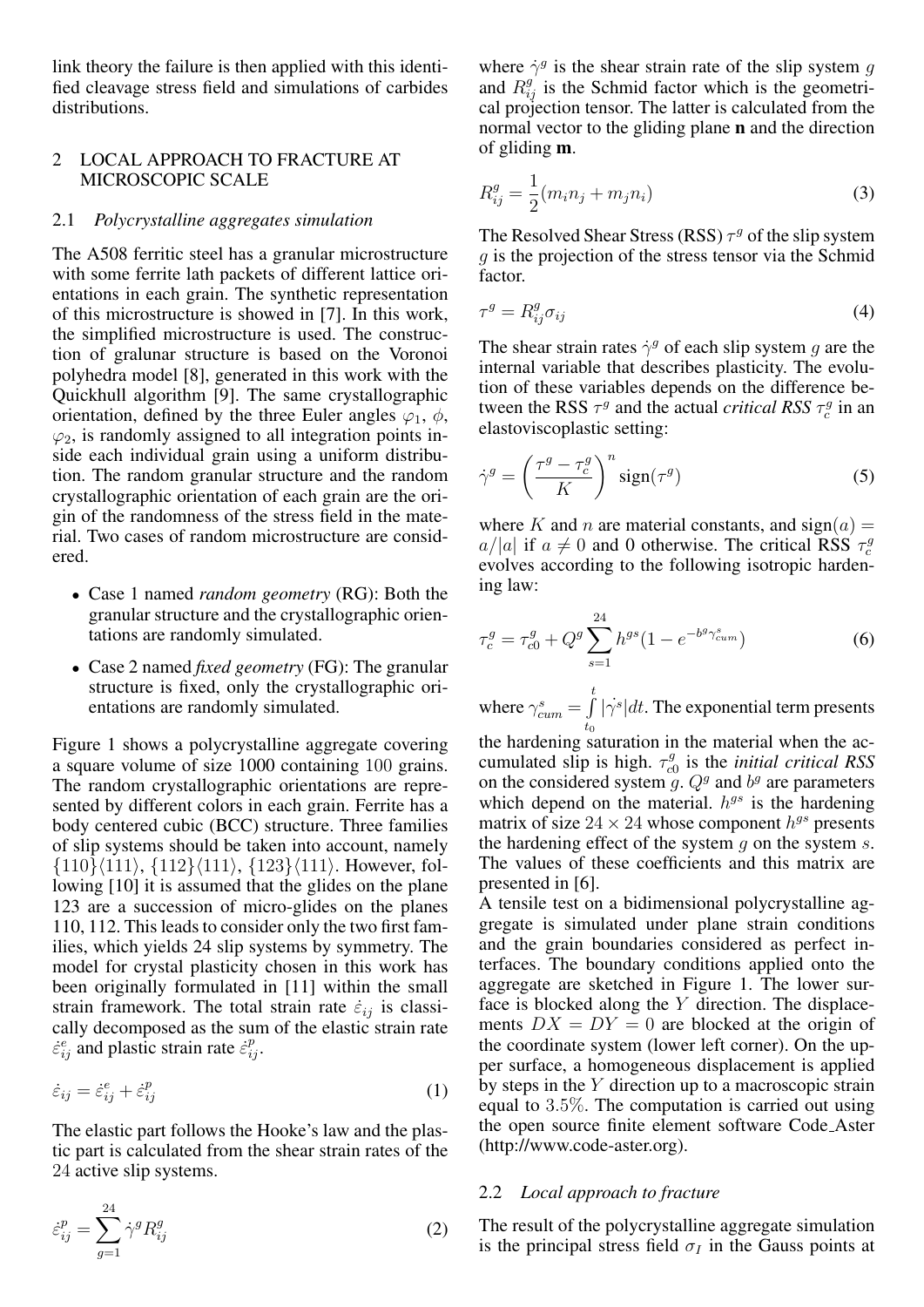

Figure 1: Two-dimensional polycrystalline aggregate modeling a volume of A508 steel (100 grains, size 1000 x 1000) and the boundary conditions.

different increase load levels  $\{\varepsilon_1, \ldots, \varepsilon_n\}$ . In this approach, the specimen is considered as representative. Thus a single simulation is realized.

At the Gauss points,  $N$  statistical distributions of defects (carbides size)  $r_c$  are sampled over the volume. The cleavage is assumed to be controlled by the propagation of the weakest link between the sampled micro-defects at the Gauss points. The N samples of resistance stress field  $\sigma_c$  is calculated by the Griffith criterion [12].

$$
\sigma_c = \sqrt{\frac{\pi E \gamma_p}{2(1 - \nu^2)r_c}}
$$
\n(7)

where

 $\gamma_p$  is the effective surface energy.

 $E, \nu$  are the material's coefficients.

Now for each sample  $\sigma_c^i$ , this is compared with the principal stress field at each load level  $\sigma_l^j$  $I$  in increasing order. By interpolation, one can compute the load level  $\varepsilon_i^r$  that corresponds to failure, i.e. where  $\sigma_c^i = \sigma_I$ . The process if repeated for all N samples of the resistance stress field and  $N$  failure load levels  $\{\varepsilon_1^r, \ldots, \varepsilon_N^r\}$  are noted. The empirical distribution function of this failure load level set shows the failure probability of the specimen in increasing load level. The detail of this approach is showed in [7, 3]. Figure 2 shows the 20 failure probability curves estimated from 20 bi-dimensional specimen simulations with 20 different microstructures using this approach. Figure 2: Failure 2: Failure 2: Failure 2: Failure 2: Failure 2: Failure 2: Failure 2: Failure 2: Failure 2: Failure 2: Failure 2: Failure 2: Failure 2: Failure 2: Failure 2: Failure 2: Failure 2: Failure 2: Failure 2: Fa

It is showed that the variability of the microstructure that is represented by the stress random field, influence the failure probability estimation. Thus this variability is needed to be taken into account in the local approach to fracture to estimate the failure probability



Figure 2: Failure probability curves estimated from 20 polycrystalline aggregate simulations with 20 different microstructures.

#### 3 PRINCIPAL STRESS RANDOM FIELD

#### 3.1 *Randomness of principal stress field*

The variability of the granular structure and the crystallographic orientations leads the randomness of the principal stress field in the polycrystalline aggregate. Thus each polycrystalline aggregate simulation of a given microstructure gives a realization of the principal stress random field. In this work, this stress random field is assumed to be an ergodic stationary Gaussian random field. The identification of such a random field is to identify its constant mean  $\mu$ , stanrandom neid is to identify its constant mean  $\mu$ , standard deviation  $\sqrt{v}$  and its correlation spatial structure  $C(h = |\mathbf{x} - \mathbf{x}'|)$ . The mean value is directly estimated as the numerical mean of the realizations of the field. The others are estimated using the periodogram method.

In this work, 40 polycrystalline aggregate simulations are carried out for each case of the simulated microstructure, namely RG and FG. In order to apply the periodogram method and to avoid the boundary effect, the principal stress random field has to be projected on a regular grid of 256 x 256 points in the domain 800 x 800 in the center of the specimen. In this paper only the case RG is showed. The other case is detailed in [6].

#### 3.2 *Periodogram approach*

The *Power Spectral Density* (PSD) function of a stationary random field is defined as the Fourier transformation of its covariance function. Its estimation from a realization of the random field is called the periodogram. In the bi-dimensional case, the average periodogram estimated from K realizations  $\mathcal{X}_i =$  $\{\bar{h}^i(x_m, y_n), m = 0, \ldots, M-1, n = 0, \ldots, N-1\},\$  $i = 1, \dots, K$  assumed independent of the random field reads:

$$
\hat{P}(f_{xj}, f_{yk}) = \frac{1}{KMNU} \times \left| \sum_{m=0}^{M-1} \sum_{n=0}^{N-1} \left[ w(m,n)h^i(x_m, y_n) \right] e^{-i2\pi(\frac{mj}{2M} + \frac{nk}{2N})} \right|^2 \tag{8}
$$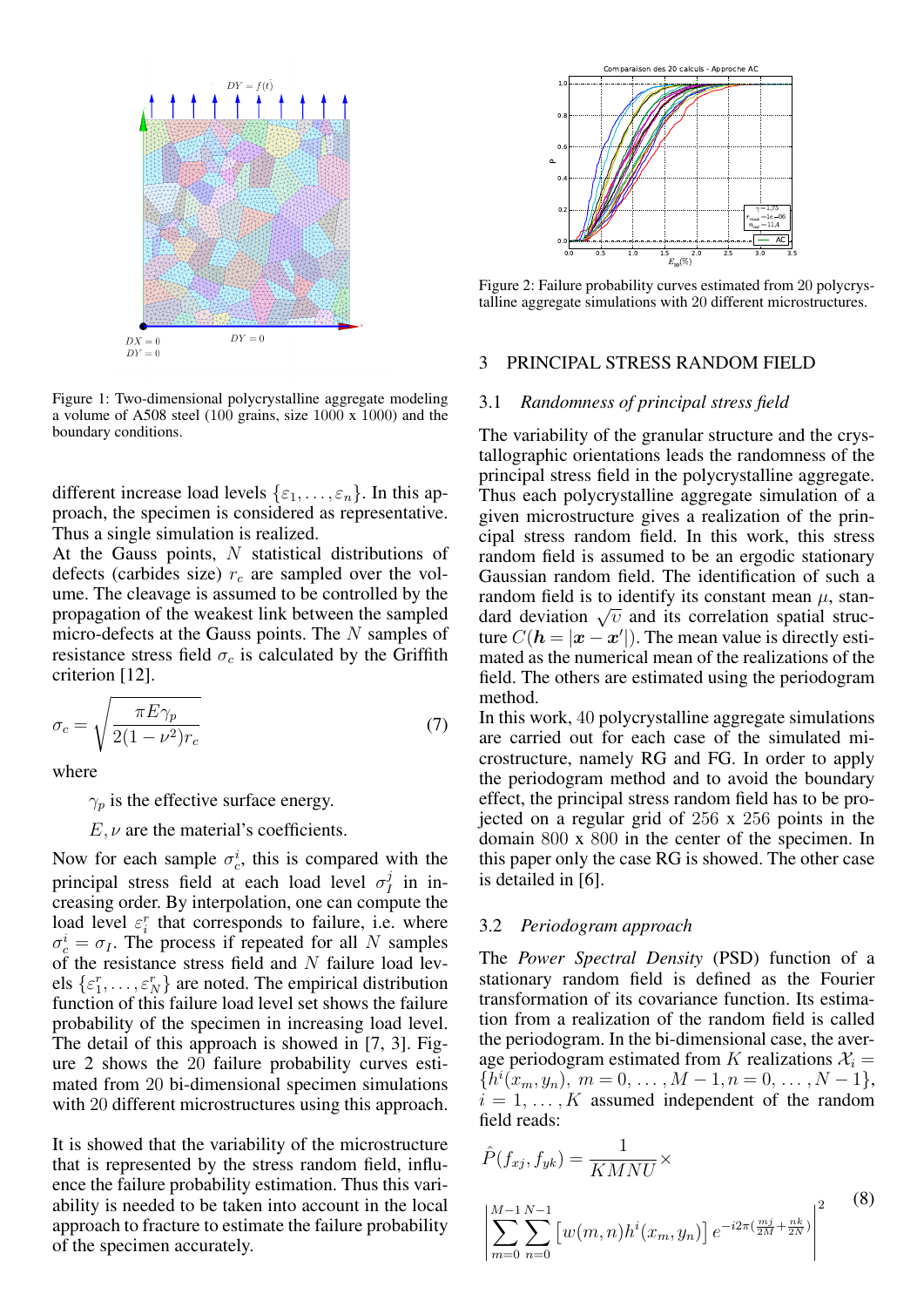where  $w(m, n)$  is the filter window [13, 14] and U is the spectral power of the window that is calculated by:

$$
U = \frac{1}{MN} \sum_{m=0}^{M-1} \sum_{n=0}^{N-1} |w(m,n)|^2
$$
 (9)

In practice, the point number of the grid  $(M, N)$  are usually chosen as powers of two. The detail of this method is showed in [5, 6, 14, 15].

#### 3.3 *Identification of a Gaussian random field*

The full identification process is presented below. The detail of each step can be found in [6].

- Step 1: Verify the assumption of normality of the principal stress random field.
- Step 2: Verify the stationarity of the random field.
- Step 3: Identification of the random field properties at a given load level.
- Step 4: Identification of the random field properties at all the load levels.

The Gaussian and stationarity assumption (steps 1,2) of the random field proved acceptable. In this paper, one presents only the result of Steps 3 and 4. One firstly estimate the average periodogram from 40 realizations of the stress field. This one is then fitted with theoretical PSD models by the least square algorithm. Figure 3 presents the estimated average periodogram.



Figure 3: Average empirical periodogram estimated from 40 realizations of the principal stress random field  $\sigma_I$ .

From a visual inspection of the obtained empirical periodograms it appears that a Gaussian  $(P_q)$  or an exponential  $(P_e)$  model of periodogram such as those presented below may be consistent with the data. However it appeared in the various analyses that the peak of the periodogram is not always at the origin. An *initial frequency* is thus introduced which shifts the theoretical periodogram. Finally, due to lack of fitting of the single-type periodogram (*e.g.* Gaussian and exponential), a combination thereof (so-called *mixed* *model*  $P_m$ ) is also fitted. The most general model finally reads:

$$
P_g(f_x, f_y) = v_1 \pi l_{x1} \exp\left[\pi^2 l_{x1}^2 (f_x - f_{x0}^{(1)})^2\right]
$$
  
 
$$
\times l_{y1} \exp\left[\pi^2 l_{y1}^2 (f_y - f_{y0}^{(1)})^2\right]
$$
 (10)

$$
P_e(f_x, f_y) = v_2 \frac{2l_{x2}}{1 + 4\pi^2 l_{x2}^2 (f_x - f_{x0}^{(2)})^2}
$$
  

$$
\times \frac{2l_{y2}}{1 + 4\pi^2 l_{y2}^2 (f_y - f_{y0}^{(2)})^2}
$$
(11)

$$
P_m = P_g + P_e \tag{12}
$$

where  $v_1, v_2$  and  $l_{x1}, l_{y1}, l_{x2}, l_{y2}$  are respectively variances and correlation lengths in each direction X and  $Y$  (anisotropic field) for each component  $(1)$ (Gaussian part) and (2) (exponential part). Similarly  $f_{x0}^{(1)}$  $x_{x0}^{(1)}, f_{y0}^{(1)}, f_{x0}^{(2)}, f_{y0}^{(2)}$  are initial shift frequencies.

Note that Eq.(10, 11, 12) correspond only to positive values of  $f_x, f_y$ . The periodogram is then extended by symmetry for negative frequencies. In terms of associated covariance models, the linear combination of periodograms leads to a linear combination of covariance models. The initial frequency shift in the periodogram leads to oscillatory cosine terms in the covariance by inverse Fourier transform:

$$
C_g = v_1 \exp\left[-\left(\frac{h_x^2}{l_{x1}^2} + \frac{h_y^2}{l_{y1}^2}\right)\right] \cos(2\pi f_{x0}^{(1)} h_x)
$$
  
 
$$
\times \cos(2\pi f_{y0}^{(1)} h_y)
$$
 (13)

$$
C_e = v_2 \exp\left[-\left(\frac{|h_x|}{l_{x2}} + \frac{|h_y|}{l_{y2}}\right)\right] \cos(2\pi f_{x0}^{(2)} h_x)
$$
  
 
$$
\times \cos(2\pi f_{y0}^{(2)} h_y)
$$
 (14)

$$
C_m = C_g + C_e \tag{15}
$$

In order to compare the various fittings the least-square residual between the empirical periodogram  $P(f_x, f_y)$  (Eq.(8)) and the fitted periodogram  $P(f_x, f_y)$  is finally computed. The following non dimensional error estimate is used:

$$
\bar{\Delta} = \sqrt{\frac{1}{MN} \sum_{i=1}^{N} \sum_{j=1}^{M} \left[ \frac{\hat{P}(f_{xi}, f_{yj}) - P(f_{xi}, f_{yj})}{\max(\hat{P})} \right]^2}
$$
(16)

Table 1 presents the results of the fitting of the average empirical periodogram calculated from 40 realizations of the field using three models, namely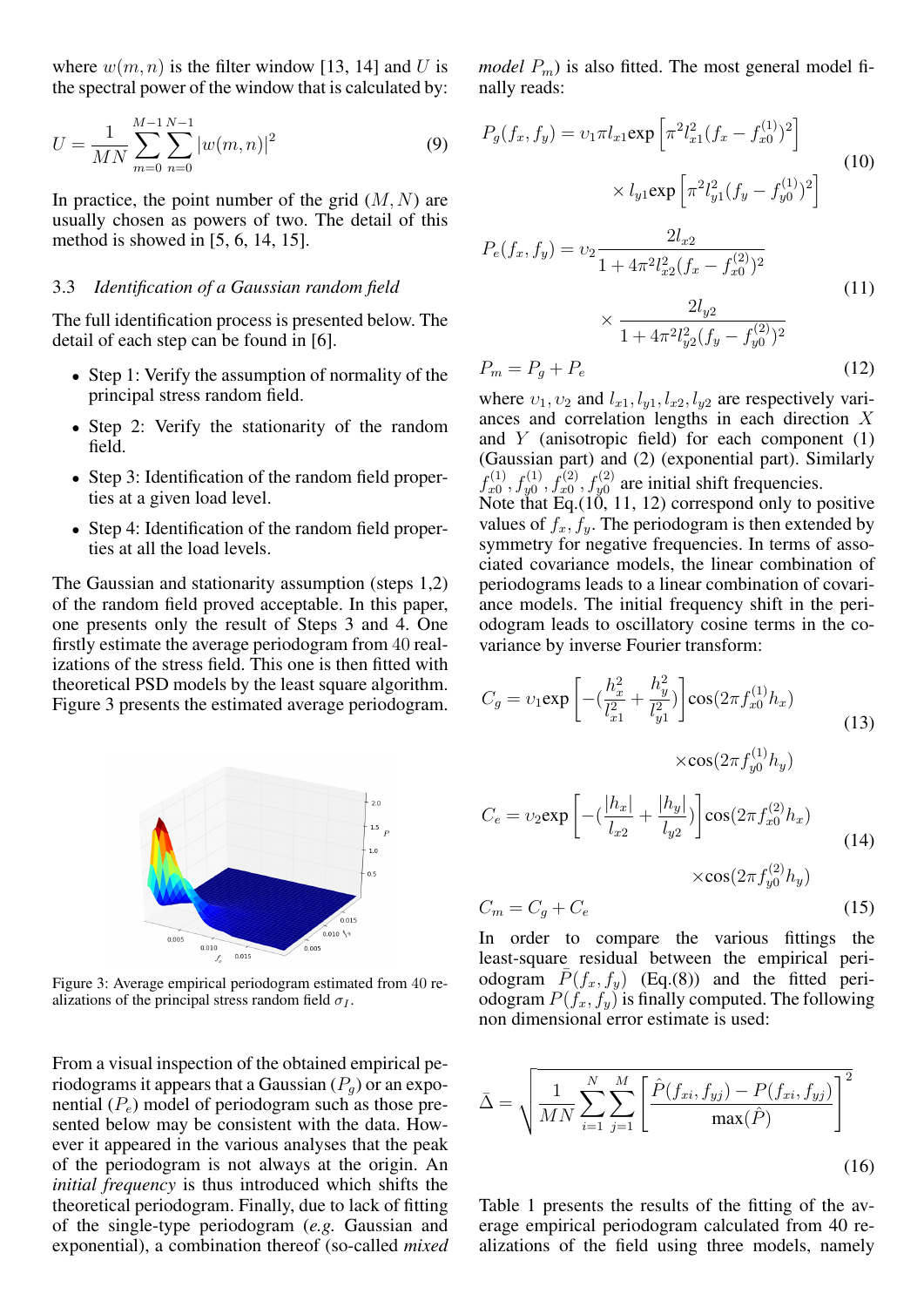

Figure 4: Best fitted periodogram of the principal stress field  $\sigma_I$ at 3.5% macroscopic strain (model Gaussian + exponential)

|             | Model             | Gaussian           | exponential | mixed |
|-------------|-------------------|--------------------|-------------|-------|
|             | 0,004             | 0,004              | 0,002       |       |
| Gaussian    | $\overline{v}_1$  | $\overline{78,29}$ | $\times$    | 49,10 |
|             | $l_{x1}$          | 99,28              | $\times$    | 186,2 |
|             | $l_{y1}$          | 98,46              | $\times$    | 127,6 |
|             | x0                | 0,003              | $\times$    | 0,002 |
|             | u <sub>0</sub>    | 0,000              | $\times$    | 0,000 |
| exponential | $v_2$             | $\times$           | 103, 4      | 83,87 |
|             | $l_{x2}$          | $\times$           | 68,89       | 69,87 |
|             | $l_{y2}$          | $\times$           | 74,63       | 50,75 |
|             | (2)<br>$x \Omega$ | $\times$           | 0,003       | 0,005 |
|             |                   | $\times$           | 0,000       | 0,000 |

Table 1: Fitted parameters and error estimates for the three fitted models: Gaussian, exponential and mixed "Gaussian + exponential"

Gaussian, exponential and a mixed "Gaussian + exponential" as in Eq.(10, 11, 12).The best fitted periodogram of the maximal principal stress field  $\sigma_I$  at 3.5% of macroscopic strain is plotted in Figure 4. From the results in Table 1 it appears that the mixed model provides a significantly smaller least-square error than that obtained from the Gaussian and exponential models respectively. The corresponding fitted periodogram is plotted in Figure 4.

In order to better appreciate the quality of the fitting, two-dimensional cuts of the empirical (resp. fitted) periodogram are given in Figures 5.

In order to comment the result in the Table 1, let us to define the fluctuation scale  $\vartheta = \sqrt{\pi}l$  for the Gaussian component,  $\vartheta = 2l$  for the exponential component and the mean size of grains as below:

$$
D_g = \sqrt{\frac{4}{\pi} S_g} = \sqrt{\frac{4}{\pi} \frac{1000 \times 1000}{100}} = 112.8
$$
 (17)

where  $S_g$  is the mean area of the grains.

The mixed model leads us to think about two parts of the stress field: one in the grains and the other on the grains boundaries. The covariance structure of these two parts are respectively represented by the Gaussian and the exponential components of the identified covariance model. One observes that the exponential component is more dispersed than the other  $(v_2 > v_1)$ 



Figure 5: Cut of the periodograms in different directions

but its fluctuation scale is less than the Gaussian component one  $(0.79D<sub>g</sub> - 1.23D<sub>g</sub>$  vs  $2D<sub>g</sub> - 3D<sub>g</sub>$ ). This result shows that the interaction exists only between 2 or 3 neighbor grains while the fluctuation scale of stress field part on the grain boundaries is in line with the mean size of grains.

Figure 6 shows the evolution of the fitted parameters of the field  $\sigma_I$  when the number of realization of the stress field increases. Figure 7 shows the evolution of the fitted parameters w.r.t the macroscopic strain level. It appears that the fitted parameters tend to a converged value when at least 25 realizations of the stress field are used for their estimation. In Figure 7, one can observe three deformation steps of the material. In the elastic domain, the correlation lengths are stable when the variance increases. In the domain of elastic-plastic change, the correlation lengths decrease when the variance increases. In the plastic domain, the correlation lengths are stable when the variance increases. The identified stress random field is



Figure 6: Fitted parameters ( $\sqrt{v}$  in left and  $l_y$  in right) of the principal stress field in increase data number

then simulated at each load level using the *spectral simulation method* [16, 17, 18, 6] to obtain a number of simulated realizations of the field. These realizations are then compared with the resistance stress field presented in the section 4 to estimate the failure probability of the specimen.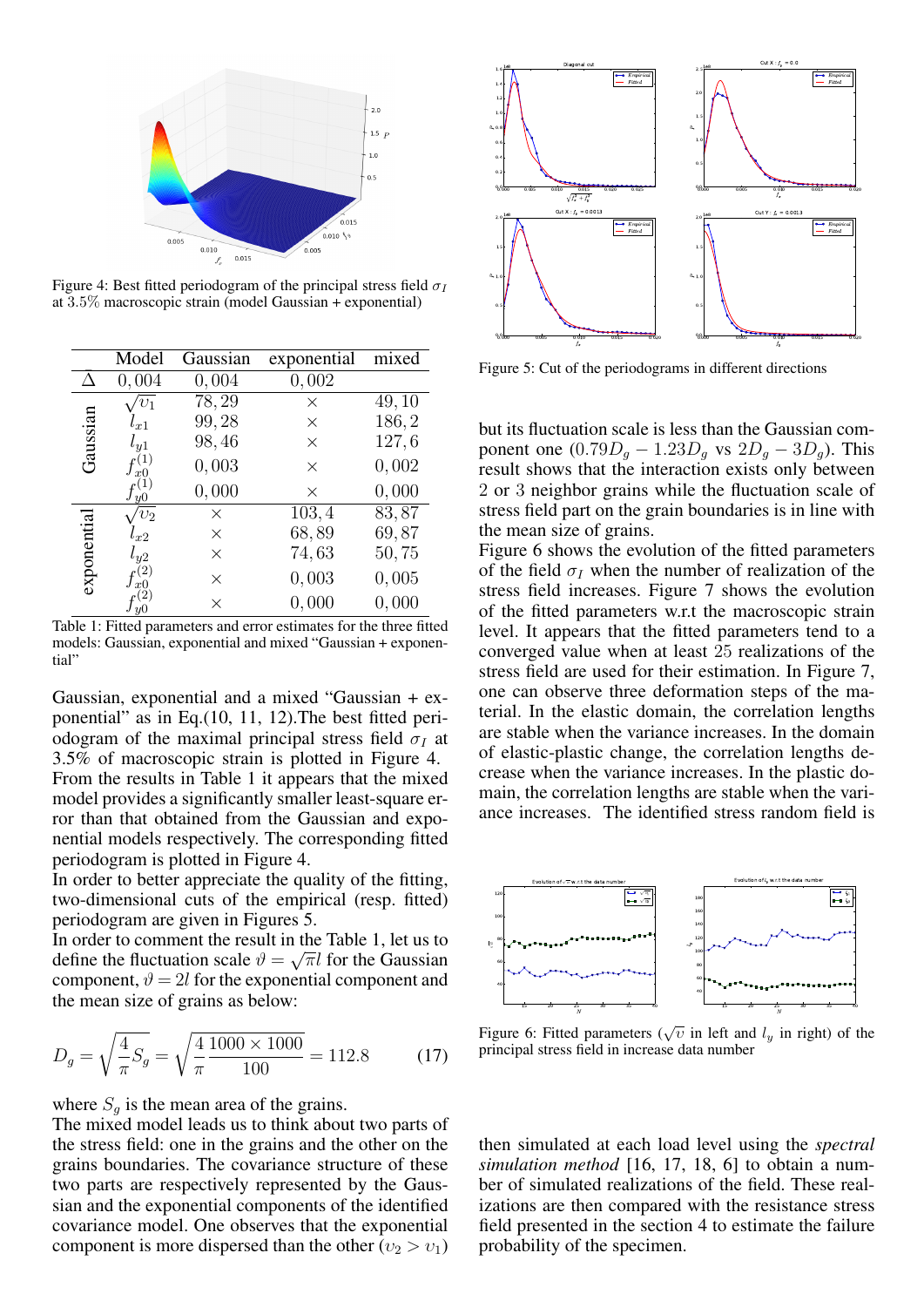

Figure 7: Evolution of fitted parameters ( $\sqrt{v}$  in left and  $l_y$  in right) of the principal stress field w.r.t the macroscopic strain level

# 4 TAKE INTO ACCOUNT THE STRESS RANDOM FIELD INTO THE LOCAL APPROACH TO FRACTURE

# 4.1 *Failure criterion and simulation of carbides distribution*

The brittle fracture of this type of material is assumed to be controlled by the propagation of micro-defects. One assumes that a defect is created by the rupture of the carbides or of the carbides-ferrites joints called the cleavage. The Griffith criterion that defines the minimal stress level that is required to propagate a circular micro-defect of size  $r_c$  is used as the failure criterion (Eq. 7). The size of the carbides is sampled from a given probability density function according to experimental evidence. In this work, one uses the Ortner model (Eq. (18)) that is proposed in [19].

$$
F_R(r_c) = \mathbb{P}(R < r_c) = \exp\left[-\left(\frac{2r_c}{0.072}\right)^{-2.7}\right]
$$
 (18)

Because of the projection and the simulation of the stress field onto a regular post-processing grid, the simulation of carbide distribution must be realized on the same grid through two steps.

• The first step is to sample the number of carbides  $N_{car}$  on each point of the grid. This is an event sample type with only one available piece of information that is the mean number of carbides calculated by :

$$
n_{car} = \frac{M_{car}}{N_{pts}} = \frac{\mu_{car} V}{N_{pts}} \tag{19}
$$

where  $n_{car}$  is the mean number of carbides in each point,  $M_{car}$  is the total number of carbides in the volume V of the specimen and  $N_{pts}$  is the number of points of the grid and  $\mu_{car}$  =  $7.6 \times 10^{17}$  (carbides/m<sup>3</sup>) [20] is the volumetric mean number of carbides. Moreover  $N_{car}$  is always positive. As a consequence the number of carbides per grid point  $N_{car}$  is sampled using the *Poisson distribution*.

• The second step is to sample the size  $r_{ci}$  (i =  $1, \ldots, N_{car}$  for each carbide in each point. The maximal value of the sampled values of  $r_{ci}$  in each point is then used to calculate the resistance stress on this point. Note that there is an upper bound to the carbide size  $r_{max}$  in Ortner's model. Thus we propose to sample  $r_{ci}$  by the truncated distribution (Eq. (20)):

$$
F_R^T(r_c) = \frac{F_R(r_c)}{F_R(r_{max})}
$$
\n(20)

If the sampled value  $r_{ci} > r_{max}$ , it is rejeted and another value will be sampled.

#### 4.2 *Estimation of failure probability*

In Section 4.1, one has simulated the carbides distribution. This allows us to sample a number of realizations of resistance stress field  $\sigma_c$  on the same projection grid as the one used topost-process the principal stress random field  $\sigma_I$ . In this section, one will use the simulated realizations of these stress fields to estimate the failure probability of the specimen.

One considers that the specimen of size  $1000 \times 1000$ corresponds to a  $500 \times 500 \times 1 \ \mu m^3$  specimen of material. The maximal size of carbides is  $1 \mu m$  [20]. Because of low level of loading in the mechanical modeling, and in order to illustrate the method one uses the value of the surface energy about  $\gamma_p = 0.5$ - $-2$  Jm<sup>-2</sup>. Ones simulates  $N = 1,000$  realizations for each field  $\sigma_I$  and  $\sigma_c$  on the same grid of  $256 \times 256$ points.

At each load level  $\varepsilon_i = 0, \ldots, 3.5\%$ , one compares the value of stress fields  $\sigma_I$  and  $\sigma_c$  realization by realization and point by point. If in at least one point of the grid  $\sigma_I > \sigma_c$ , the specimen is considered to be broken. If among  $N = 1,000$  samples,  $N_r^i$  ruptures are observed then the failure probability is estimated by a classical Monte Carlo estimate, namely :

$$
\bar{P}_R^i = \frac{N_r^i}{N} \tag{21}
$$

The 95% confidence interval of this estimator is defined by [21] :

$$
P_R^i = \bar{P}_R^i \pm 1,96\sqrt{\frac{\bar{P}_R^i(1-\bar{P}_R^i)}{N}}
$$
\n(22)

Figure 8 shows the estimated failure probability curve using  $N = 1,000$ ,  $r_{max} = 1$  µm,  $\gamma_p = 1.7$  Jm<sup>-2</sup> and the corresponding confidence interval. This figure shows that the confidence interval is rather small. Thus 1, 000 simulations of the stress field appear to be a good compromise in order to obtain the convergence of the estimator.

# 5 CONCLUSION

The main aim of this work is to built a methodology that combines different domains, *i.e.* polycrystalline aggregates modeling, random field theory and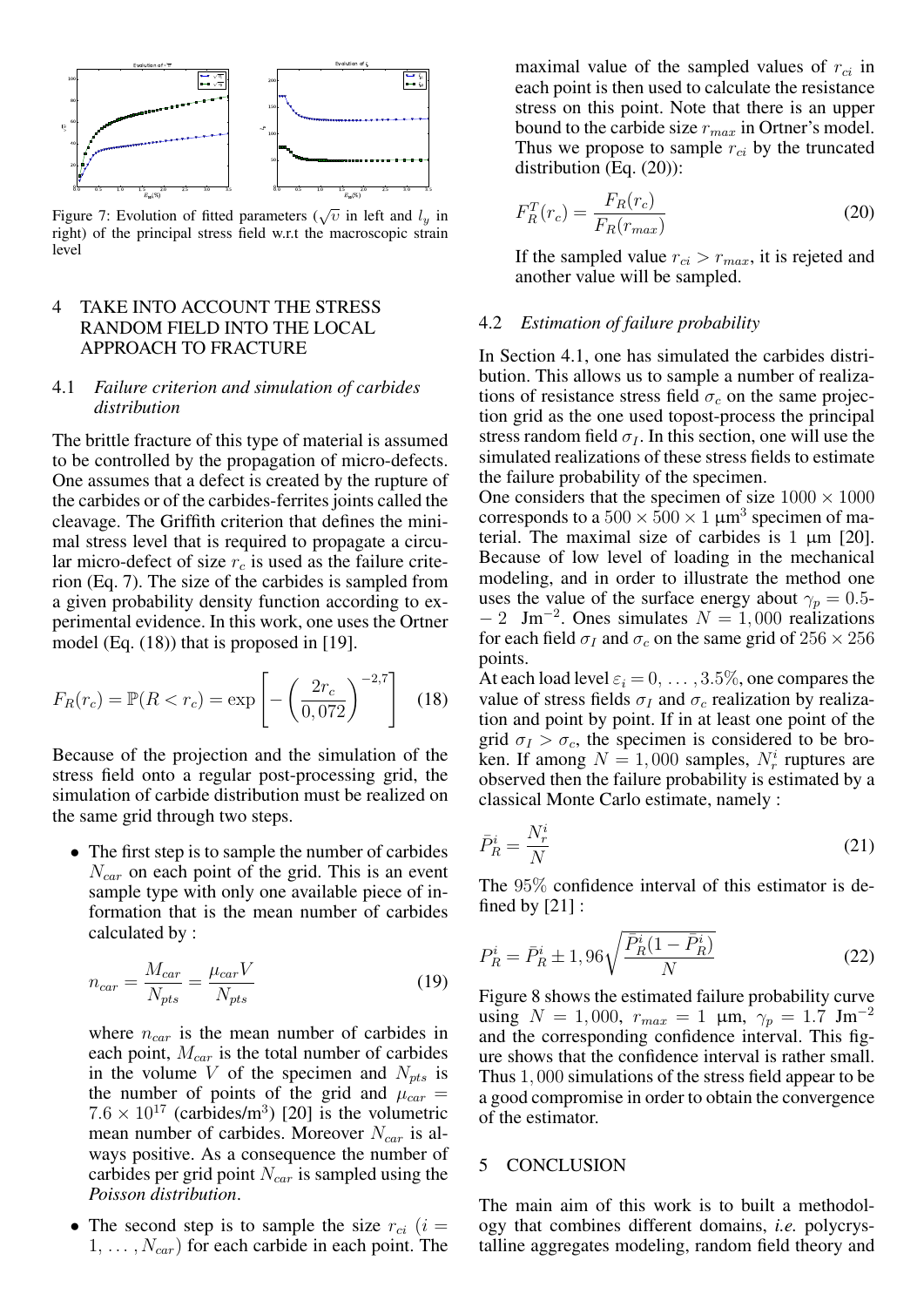

Figure 8: Faillure probability cuve estimated with  $N = 1000$ ,<br> $r = -1$  um  $\alpha = 1.7$   $\text{Im}^{-2}$  $r_{max} = 1 \text{ }\mu\text{m}, \gamma_p = 1.7 \text{ Jm}^{-1}$ 

fracture mechanics. This allows us to introduce the spatial variability of the material's microstructure in the local approach to fracture in order to estimate the failure probability of the material. Thus in this work, one limits ourselves in the simple case, *i.e.* bidimensional polycrystalline aggregates simulation, ergodic stationary Gaussian random field.

However this methodology is open for further developments. In terms of the mechanical modeling, a development to the tridimensional case to account for the triaxiality of loading (such as as in [7, 22]) is neccessary. Secondly the limit at the grain structure scale in the modeling of the polycristalline influences not only the stress field but also the failure probability due to the reduction of the microstructure obstacles. Thus a detailed modeling at the lath packets scale [22] may provide a rather different result. Thirdly the simulation of the grain structure by a purely random Voronoï diagram may not reproduce the material microstructure with full precision. Thus a microstructure construction method from experimental observations [23, 22, 24] should be investigated.

In terms of identification and simulation of the random field, the ergodic stationary Gaussian hypothesis is clearly very strong. Thus a development towards non-Gaussian (possibly non-stationary) random field representations shall be investigated, see *e.g.* [25, 26].

# **REFERENCES**

- [1] B. Tanguy. *Modelisation de l'essai Charpy par ´ l'approche locale de la rupture - Application au cas de l'acier 16MND5 dans le domaine de transition*. PhD thesis, Ecole des Mines ParisTech, ´ 2001.
- [2] F.M. Beremin. A local criterion for cleavage fracture of a nuclear pressure vessel steel. *Metall. Trans. A*, 14A:2277–2287, 1983.
- [3] J.P. Mathieu, K. Inal, S. Berveiller, and O. Diard. A micromechanical interpretation of the temperature dependence of Beremin model parameters for French RPV steel. *J. Nucl. Mat.*, 406:97– 112, 2010.
- [4] M. Libert, C. Rey, L. Vincent, and B. Marini. Temperature dependant polycrystal model application to bainitic steel behavior under tri-axial loading in the ductile-brittle transition. *Int. J. Solids. Struct.*, 48(1415):2196 – 2208, 2011.
- [5] X.H Dang, B. Sudret, and M. Berveiller. Benchmark of random fields simulation methods and links with identification methods. In M. Faber, J. Köhler, and K. Nishijima, editors, *Proc. 11th. Int. Conf. on Applications of Stat. and Prob. in Civil Engineering (ICASP11), Zurich, Switzerland*, 2011.
- [6] X.H Dang. *Identification de la variabilite´ spatiale des champs de contraintes dans les agrégats polycrystallins et application à l'approche locale de la rupture*. PhD thesis, Universite Blais Pascale - Clermont II, 2012. ´
- [7] J.P. Mathieu. *Analyse et modelisation mi- ´ cromecanique du comportement et de la rupture ´ fragile de l'acier 16MND5 : Prise en compte des hétérogénéités microstructurales*. PhD thesis, École Nationale Supérieure d'Arts et Métiers, 2006.
- [8] E. Gilbert. Random subdivisions of space into crystals. *Ann. Math. Stat.*, 33(3):958–972, 1962.
- [9] C.B. Barber, D.P. Dobkin, and H. Huhdanpaa. The Quickhull algorithm for convex hulls. *ACM Trans. Math. Software*, 22(4):469–483, 1996.
- [10] P. Franciosi. The concepts of latent hardening and strain hardening in metallic single crystals. *Acta Metall.*, 33(9):1601–1612, 1985.
- [11] L. Meric and G. Cailletaud. Single crystal modelling for structural calculation : Part 2 - F.E. implementation. *J. Eng. Mat. Tech*, 113:171 – 182, 1991.
- [12] A.A. Griffith. The phenomena of rupture and flow in solids. *Phil. Trans. R. Soc. London*, 221:163–198, 1921.
- [13] F.J. Harris. On the use of windows for harmonic analysis with the discrete Fourier transform. In *Proceedings of the IEEE*, volume 66, pages 51– 83, 1978.
- [14] P. Stoica and R. Moses. *Spectral analysis of signal*. Prentice Hall, 2005.
- [15] R.H. Shumway and D.S. Stoffer. *Time series analysis and its applications*. Springer, 2006.
- [16] A. Preumont. *Vibrations aleatoires et analyse ´ spectrale*. Presses polytechniques et universitaires romandes, 1990.